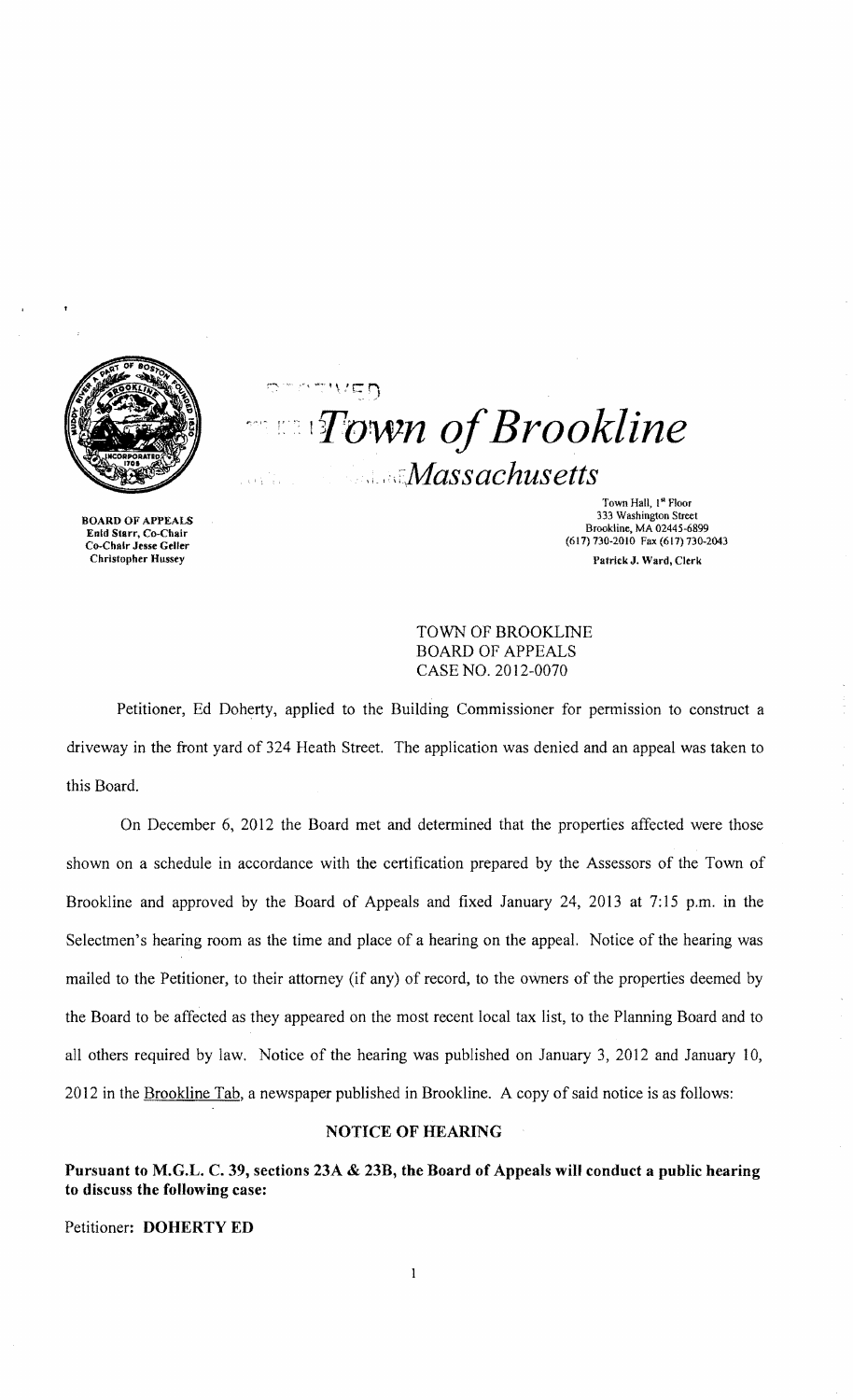Owner: DOHERTY ED Location of Premises: 324 HEATH ST Date of Hearing: January 24, 2013 Time of Hearing: 7:15 p.m. Place of Hearing: Selectmen's Hearing Room, 6<sup>th</sup> Floor

A public hearing will be held for a variance and/or special permit from:

- 1. 5.43; Exceptions to Yard and Setback Regulations
- 2. 5.50; Front Yard Requirements
- 3. 6.04.5.c.l; Design of All Off-Street Parking Facilities

of the Zoning By-Law to construct a parking area Construct a driveway in front yard at 324 HEATH ST Said premise located in a S-40 (Single-Family) Residential district.

*Hearings, once opened, may be continued by the Chair to a date and time certain. No further notice will be mailed to abutters or advertised in the TAB. Questions regarding whether a hearing has been continued, or the date and time of any hearing may be directed to the Zoning Administrator at 617-734-*

*2134 or check meeting calendar at:http://calendars. town. brookline. ma.usIMasterTownCalandarl? FormJD= 158.* 

The Town of Brookline does not discriminate on the basis of disability in admission to, access to, or *operations ofits programs, services or activities. Individuals who need auxiliary aids for effective*  communication in programs and services of the Town of Brookline are invited to make their needs *known to the ADA Coordinator, Stephen Bressler, Town ofBrookline,* 11 *Pierce Street, Brookline, MA 02445. Telephone:* (617) *730-2330; TDD* (617) *730-2327.* 

## Enid Starr Jesse Geller Christopher Hussey

At the time and place specified in the notice, this Board held a public hearing. Present at the hearing was Chairman, Enid Starr, and Board Members Mark Zuroff and Jonathan Book. Attorney Kenneth Hoffman of Holland and Knight, 10 Saint James A venue, Boston, presented the case for the petitioner.

Attorney Hoffman described the property as a newly-created lot next to Pine Manor College on a slight curve of Heath Street. Except for the college, the neighborhood is residential, with large single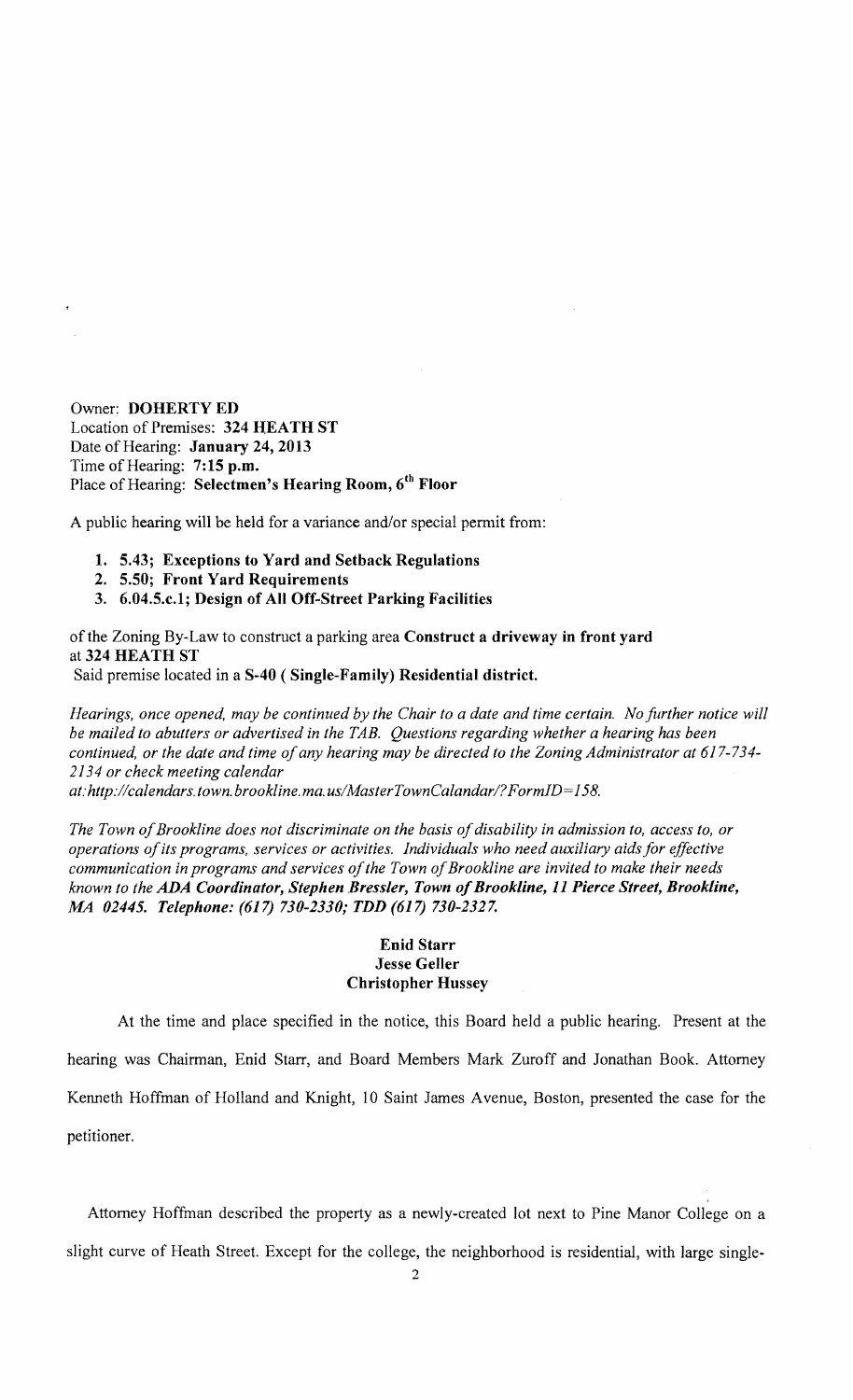family dwellings on surrounding properties. The lot slopes down gradually away from Heath Street and has some large trees.

Mr. Hoffman said his client, Edward Doherty, wishes to construct a second driveway to go in front of the new dwelling and connect to the main driveway and tum around area that has already been issued a building permit (as part of construction for the dwelling). A new IS-foot-wide curb cut directly in front of the home would provide the secondary access, and the driveway would curve immediately to the left to connect to the other vehicular access and tum around area. The driveway would be 14 feet wide and approximately 9.8 feet from the front lot line. He said the relief needed could be granted under section *5.43* of the Town of Brookline Zoning By-Law. Attorney Hoffman said there would be landscaping installed that would screen the driveway from the street. He said he was confident the screening would suffice for a counterbalancing amenity. Blaire Hines, landscape architect presented the design details to the Board.

Chairman Starr said she was concerned about safety and the effect of adding a second curb cut. Blaire Hines said he felt the second curb cut would allow for an easier transition in and out of the lot with one curb cut serving as the entrance and the other serving as the exit. Member Zuroff asked if it is possible to have the driveway extend to the front of the house but still only have one curb cut. Mr. Hines said it is possible, however, the same relief would be needed.

The Chairman asked whether anyone in attendance wished to speak in favor of the proposal. No one rose to speak. The Chairman asked if anyone in attendance wished to speak in opposition of the proposal. Bob Basile of 333 Heath Street spoke in opposition Mr. Basile said he was not necessarily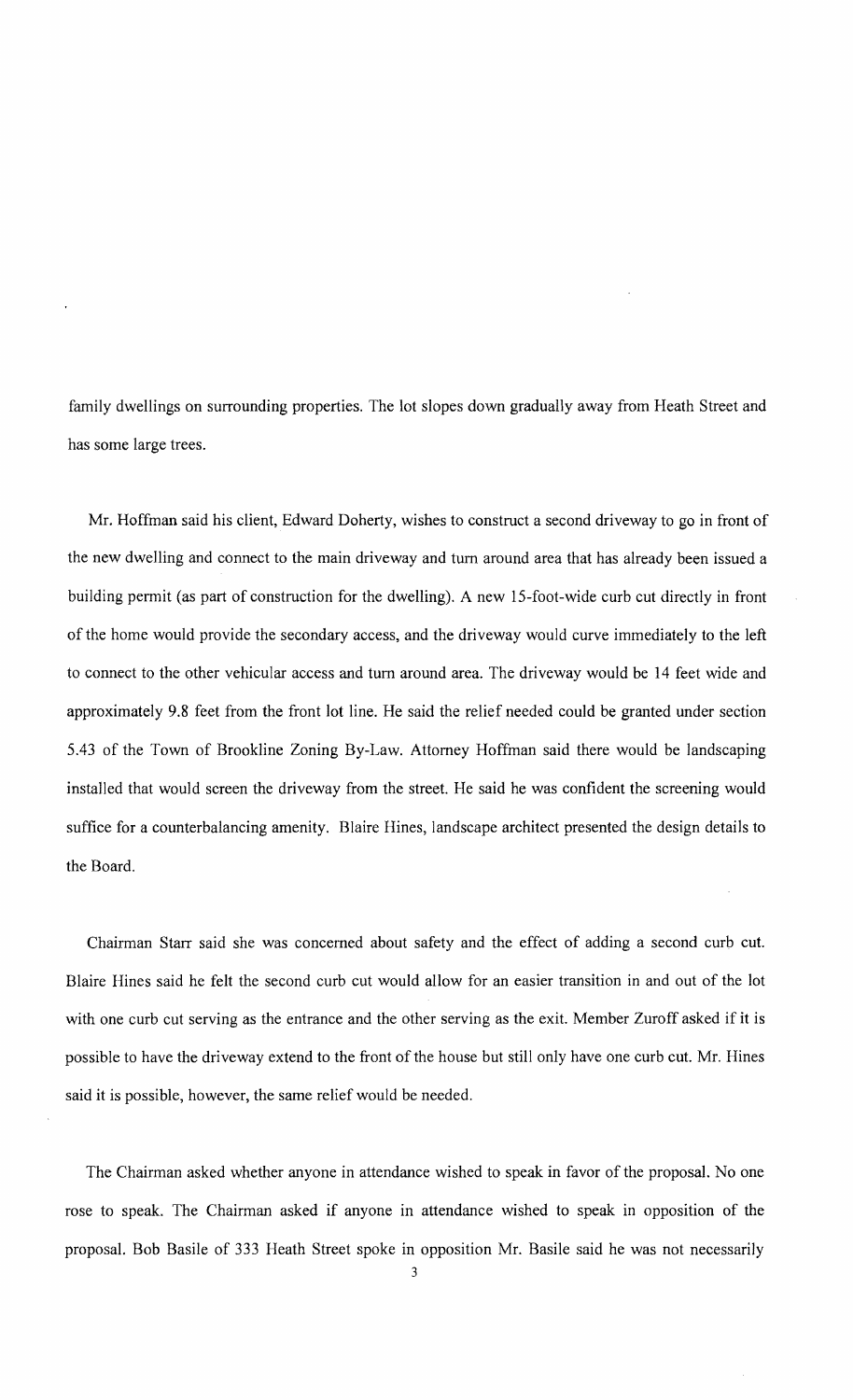speaking in opposition but just wanted to voice his opinion. He said if the driveway were to be approved it would be setting a precedent and he does not believe that it is a positive, safe precedent.

Tim Richard, Planner for the Town of Brookline, delivered the findings of the Planning Board.

## **FINDINGS**

**Section 5.43** - Exceptions to Yard and Setback Regulations

**Section 5.50** - Front Yard Requirements

**Section 6.04.5.c.1** - Design of All Off-Street Parking Facilities: The surfaced area of a parking lot and all entrance/exit drives shall be set back from the front lot line the distance specified for building front yard setback.

| Dimensional Requirements Required Existing Proposed Relief  |         |     |           | .               |
|-------------------------------------------------------------|---------|-----|-----------|-----------------|
| Front<br><b>Setback</b><br>Yard<br>$\overline{\phantom{a}}$ | 30 feet | n/a | 9.86 feet | Special Permit* |

Under *Section 5.43*, the Board of Appeals may waive yard and setback requirements if a counterbalancing amenity is provided.

Mr. Richards said the Planning Board does not oppose the proposed circular driveway, although a larger setback would have been preferable. Due to the location of the house and the narrowness of the lot, this was not possible. The driveway surface will be constructed with granite and concrete unit paving, which is more attractive than plain bituminous concrete, and new landscaping will screen it from Heath Street.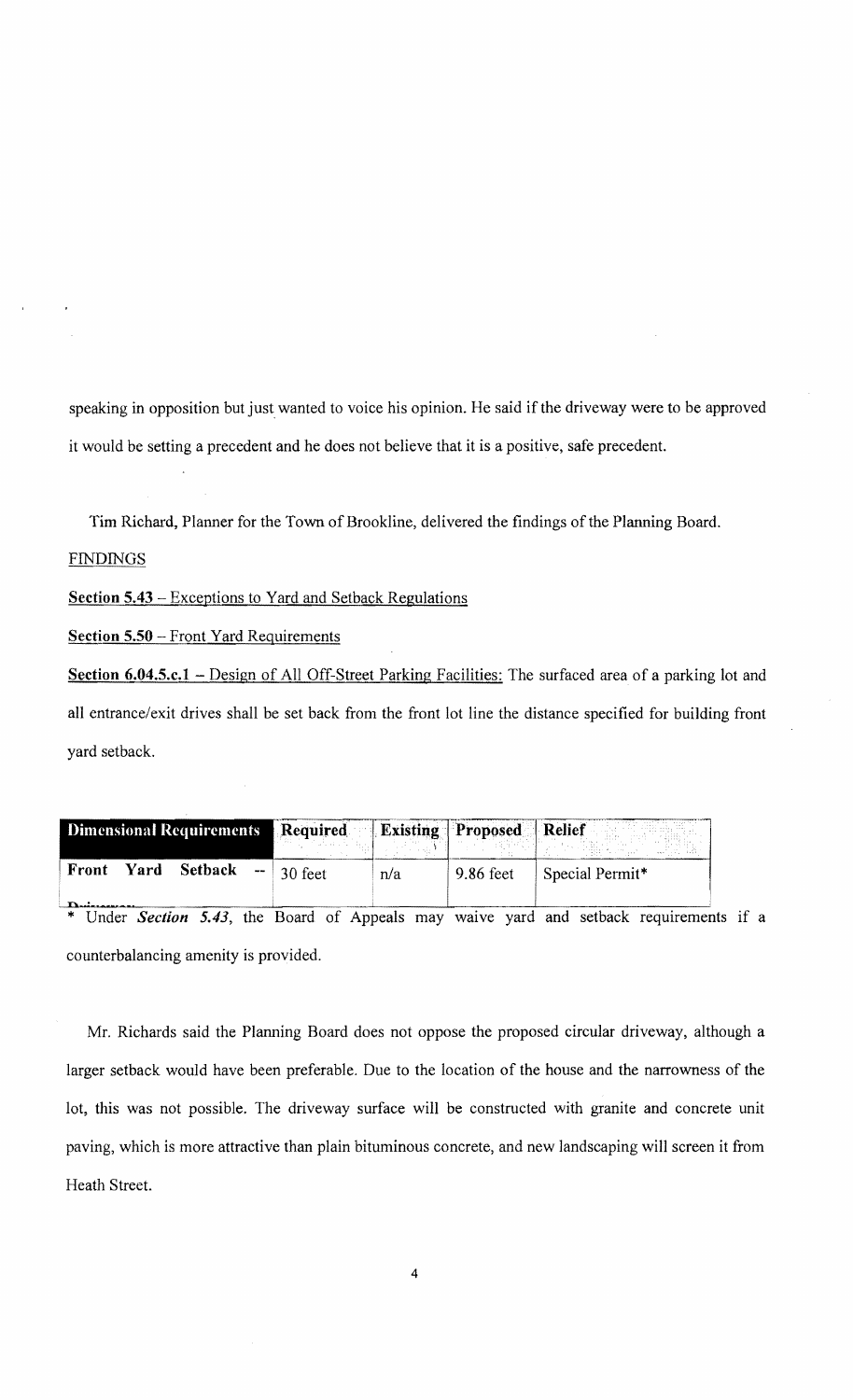**Therefore, the Planning Board recommends approval of the proposed site plan by D & A Survey Associates dated 9/5/12, and the proposed landscape plans by Blair Hines Design Associates dated 10/31112 subject to the following conditions:** 

- 1. Prior to the issuance of a building permit, the applicant shall submit a final site plan, indicating all dimensions, vehicular areas and materials, and pavers used for the circular driveway, subject to the review and approval of the Assistant Director of Regulatory Planning.
- 2. Prior to the issuance of a building permit, the applicant shall submit a final landscape plan, indicating all counterbalancing amenities, subject to the review and approval of the Assistant Director of Regulatory Planning.
- 3. No permanent parking be allowed within the front yard setback.
- 4. Prior to the issuance of a building permit, the applicant shall submit to the Building Commissioner for review and approval for conformance to the Board of Appeals decision: 1) a final site plan stamped and signed by a registered engineer or land surveyor; and 2) evidence that the Board of Appeals decision has been recorded at the Registry of Deeds.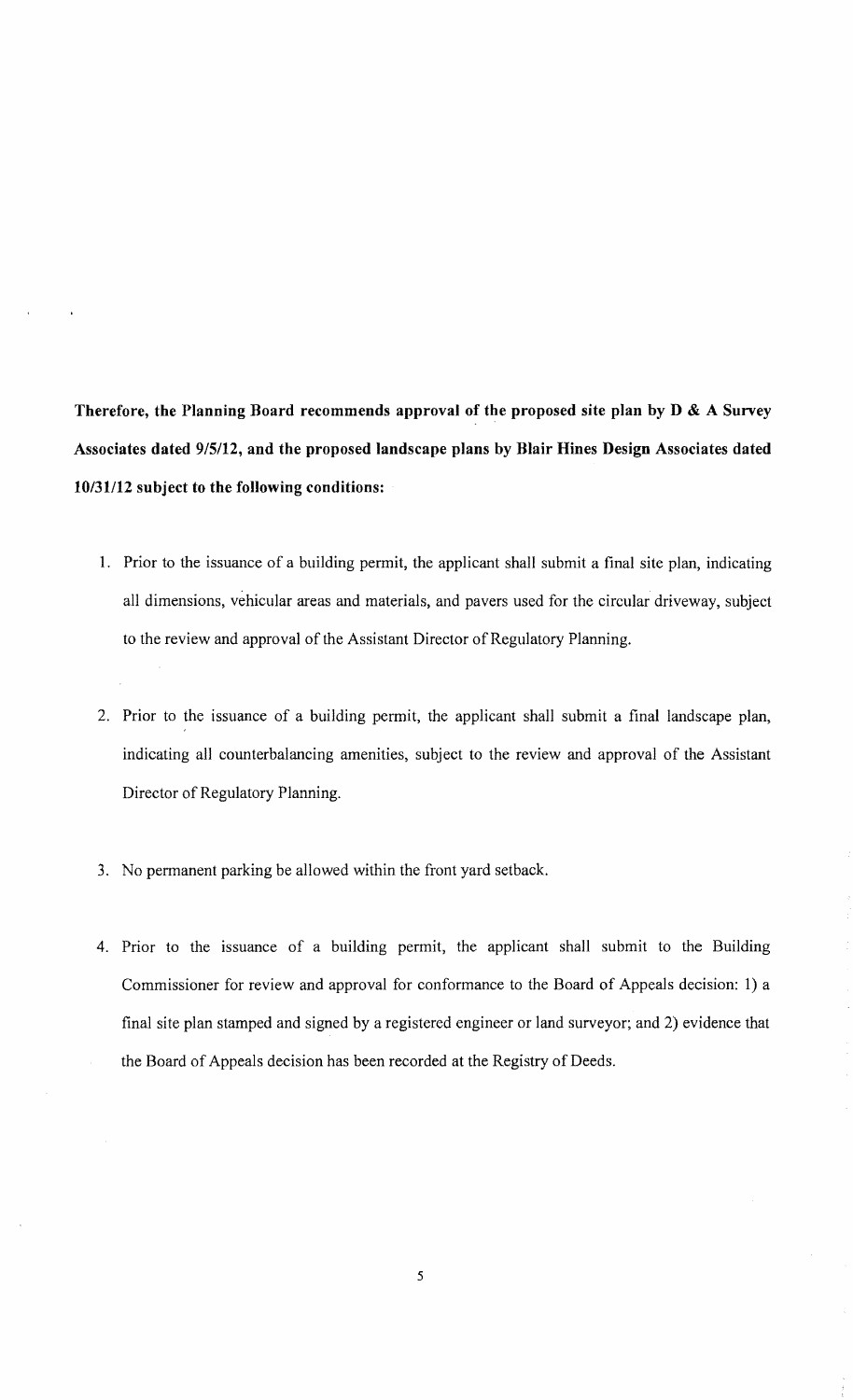Michael Yanovitch, Chief Building Inspector, delivered the comments for the Building Department. Mr. Yanovitch said the Building Department has no objections to the requested relief. He said the only part of the proposal that needs relief is the portion of the proposed driveway that runs parallel to the front lot line and that relief would only require a special permit for front yard setback. Mr. Yanovitch said there is no limit on the number of curb cuts at a residential property.

Member Book said he feels the addition of the second curb cut would make the access safer and the relief requested is minimal. Member Book said he believes the applicant has satisfied the requirements of relief by special permit. Chairman Starr said she agreed. Mr. Yanovitch added that here would still be a review for safety and compliance by the Building Department and the Town Engineering Department

The Board then determined, by unanimous vote that the requirements for a special permit for Sections 5.43; 5.50 were met. The Board made the following specific findings pursuant to said Section 9.05:

- a. The specific site is an appropriate location for such a use, structure, or condition.
- b. The use as developed will not adversely affect the neighborhood.
- c. There will be no nuisance or serious hazard to vehicles or pedestrians.
- d. Adequate and appropriate facilities will be provided for the proper operation of the proposed use.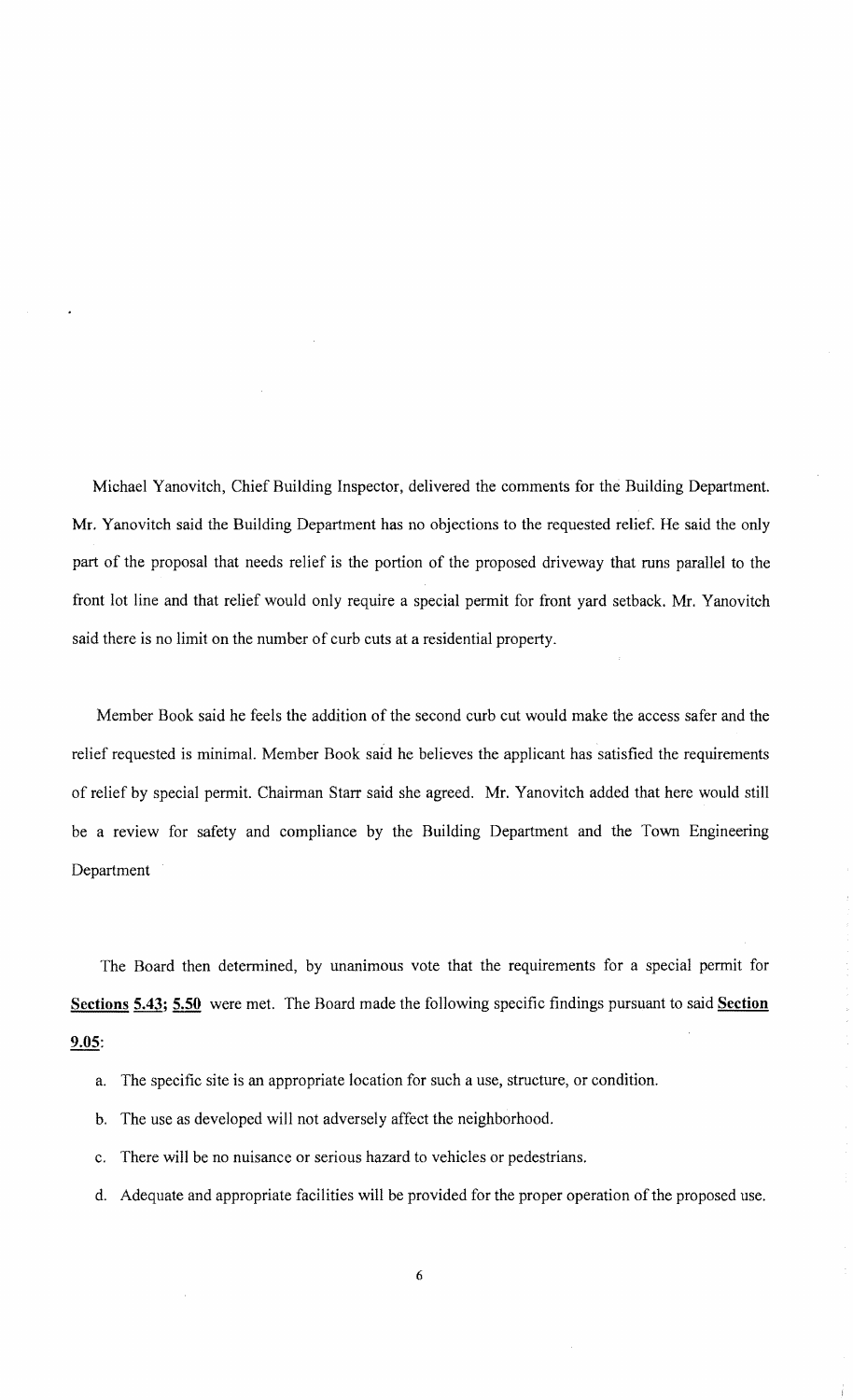Accordingly, the Board voted unanimously to grant the requested relief subject to the following conditions:

- 1. Prior to the issuance of a building permit, the applicant shall submit a final site plan, indicating all dimensions, vehicular areas and materials, and pavers used for the circular driveway, subject to the review and approval of the Assistant Director of Regulatory Planning.
- 2. Prior to the issuance of a building permit, the applicant shall submit a final landscape plan, indicating all counterbalancing amenities, subject to the review and approval of the Assistant Director of Regulatory Planning.
- 3. No permanent parking be allowed within the front yard setback.
- 4. Prior to the issuance of a building permit, the applicant shall submit to the Building Commissioner for review and approval for conformance to the Board of Appeals decision: 1) a final site plan stamped and signed by a registered engineer or land surveyor; and 2) evidence that the Board of Appeals decision has been recorded at the Registry of Deeds.

Unanimous Decision of The Board of Appeals

Enid Starr, Chairman

Filing Date: March 11, 2013

A True Copy ATTEST:

7